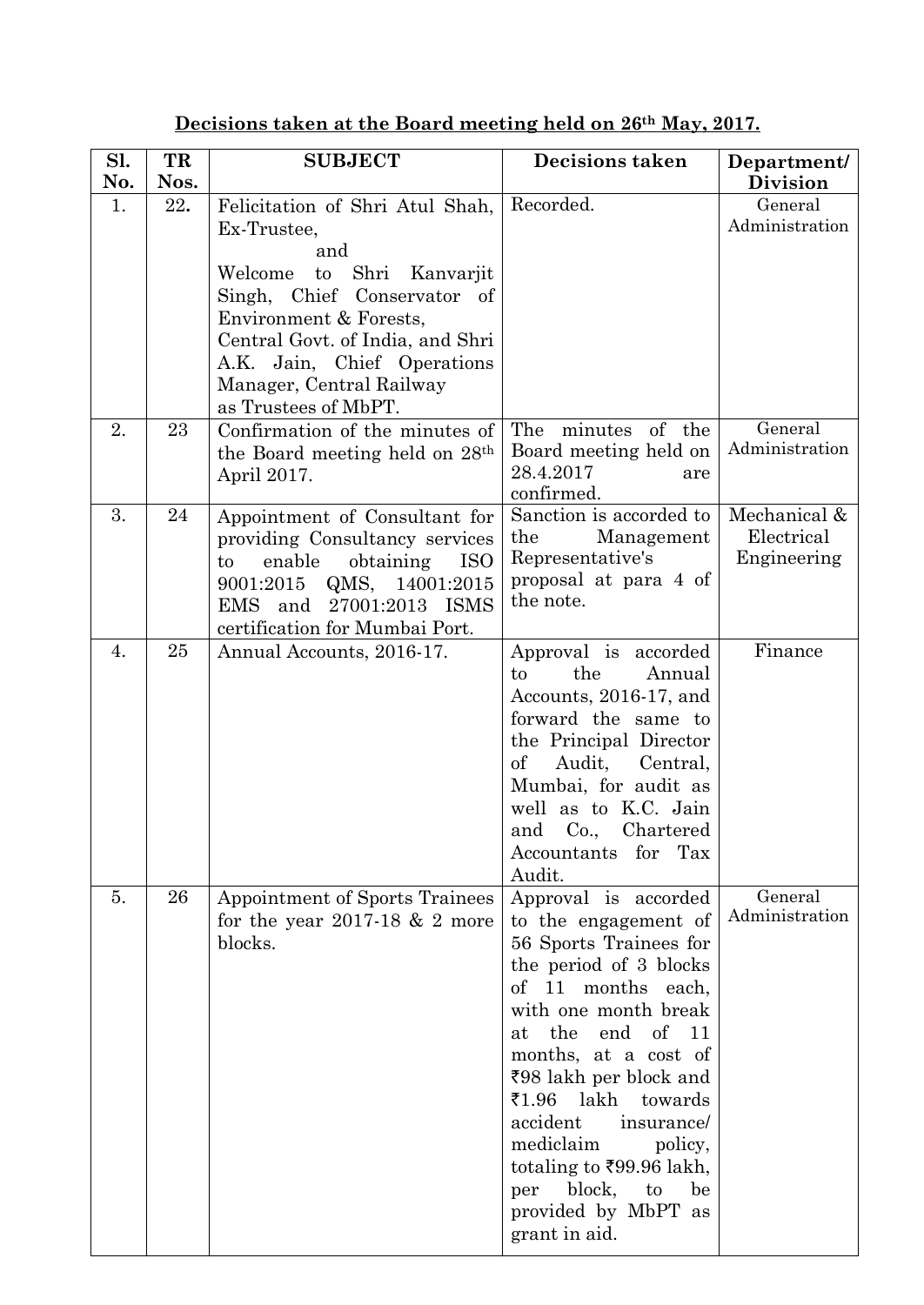| Sl.<br>No. | TR<br>Nos. | <b>SUBJECT</b>                                                                                                                                                                                                                                                       | Decisions taken                                                                                                                                                                                                                                                                | Department/<br><b>Division</b> |
|------------|------------|----------------------------------------------------------------------------------------------------------------------------------------------------------------------------------------------------------------------------------------------------------------------|--------------------------------------------------------------------------------------------------------------------------------------------------------------------------------------------------------------------------------------------------------------------------------|--------------------------------|
| 6.         | 27         | facility for<br>Storage<br>import<br>pulses/ grains - Extension to<br>concessional scheme.                                                                                                                                                                           | Approval is accorded<br>the<br>Traffic<br>to<br>Manager's proposal at<br>para 7 of the note.                                                                                                                                                                                   | Traffic                        |
| 7.         | 28         | <sub>of</sub><br>Purchase<br>software<br>and<br>Equipment for upgradation of<br>laboratory<br>equipment<br>to<br>generate reports on Web SMS<br>and auto email by interfacing of<br>laboratory<br>equipment<br>1n<br>Pathology Department of Port<br>Trust Hospital. | Approval is accorded to<br>Estimate<br>the<br>No.<br>CMO-26/2016-17<br>to<br>incur the expenditure<br>amounting to $\bar{\xi}$ 5,77,300<br>(as amended in audit)<br>inclusive<br>3%<br>of<br>contingencies.                                                                    | Medical                        |
| 8.         | 29         | Import of raw sugar at Mumbai<br>Port - Request for extension of<br>free period.                                                                                                                                                                                     | Approval is accorded<br>Traffic<br>the<br>to<br>Manager's proposal to<br>extend additional free<br>time of 6 days over and<br>above the normal free<br>time of 6 days, which<br>be<br>will<br>valid<br>till<br>30.6.2017 i.e. for vessel<br>berthed on or before<br>30.6.2017. | Traffic                        |
| 9.         | 30         | Tender for allotment of space<br>erection<br>for<br>$\sigma$<br>temporary<br>stalls/shops at BPX Passenger<br>Terminal of Mumbai Port<br>during the visit of International<br>Passenger Vessel.                                                                      | The Traffic Manager's<br>proposal at para 10 of<br>the note is approved.                                                                                                                                                                                                       | Traffic                        |
| 10.        | 31         | Maintenance<br>Dredging<br>in<br>Approach Channels, Turning<br>Circles, Outside Berths, Indira<br>Dock basin, bunder areas and<br>Anchorages of Mumbai Port for<br>three years from 2017-18.<br>- Sanction to the Estimate and<br>the Eligibility criteria.          | Consideration<br>Deferred.                                                                                                                                                                                                                                                     | Civil<br>Engineering           |
| 11.        | 32         | Administrative<br>for<br>approval<br>Automated<br>Immunoassay<br>Analyser - 1 unit for Pathology<br>Department<br>Port<br>Trust<br>in<br>Hospital.                                                                                                                   | Approval is accorded<br>to the Chief Medical<br>Officer's proposal<br>at<br>para.6 of the note.                                                                                                                                                                                | Medical                        |